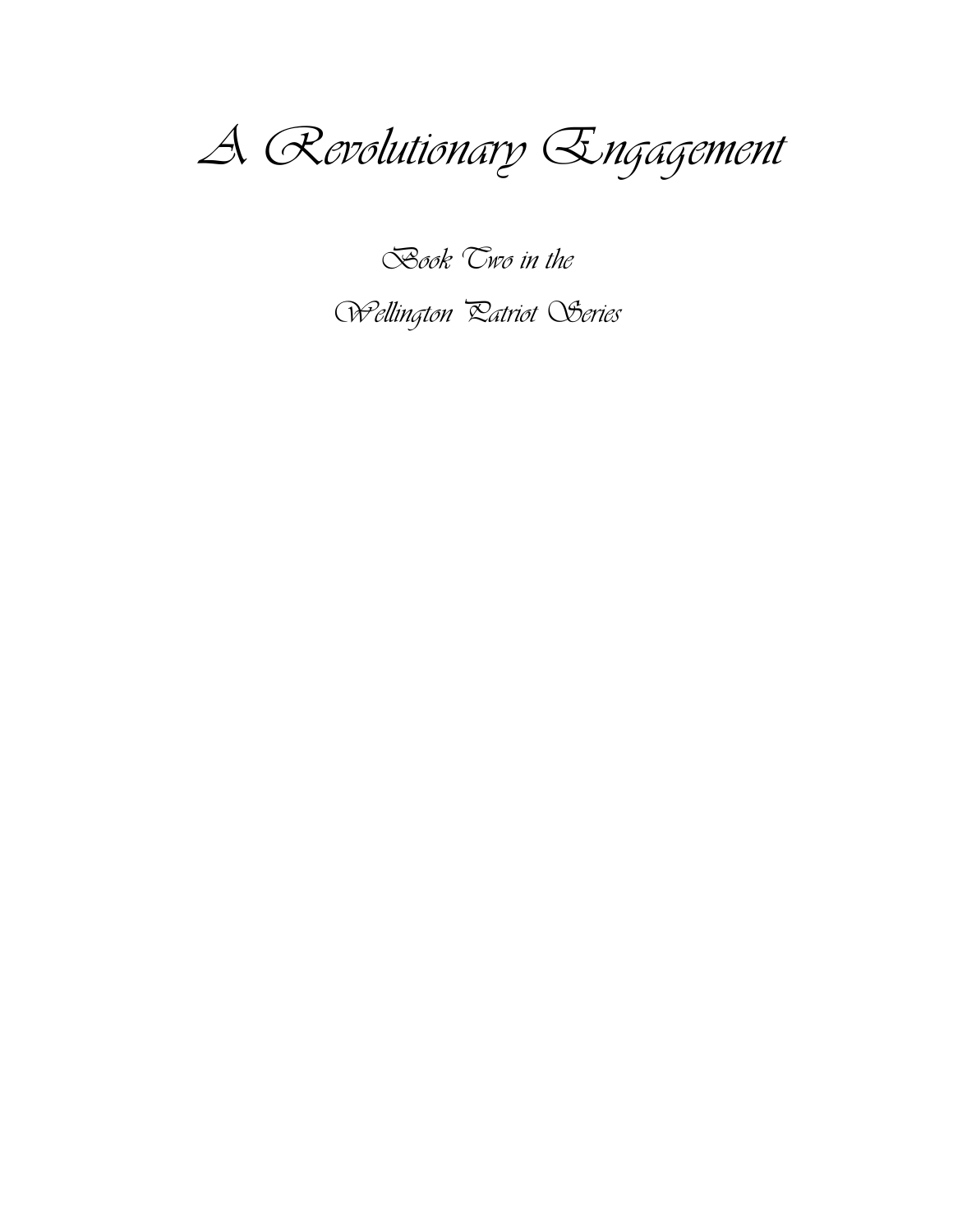*"The harder the conflict, the greater the triumph."*

*George Washington*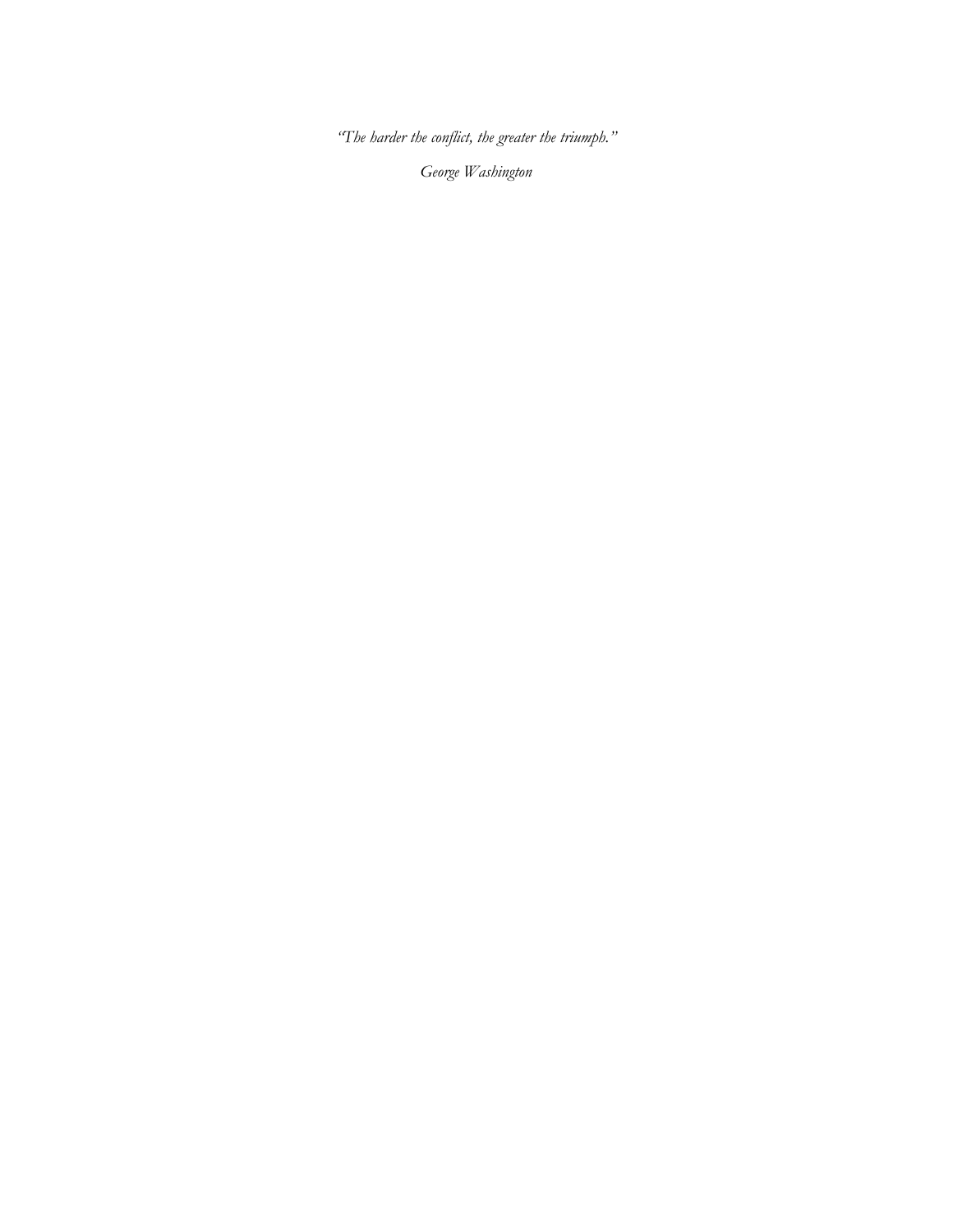Part One:

Engagement of Marriage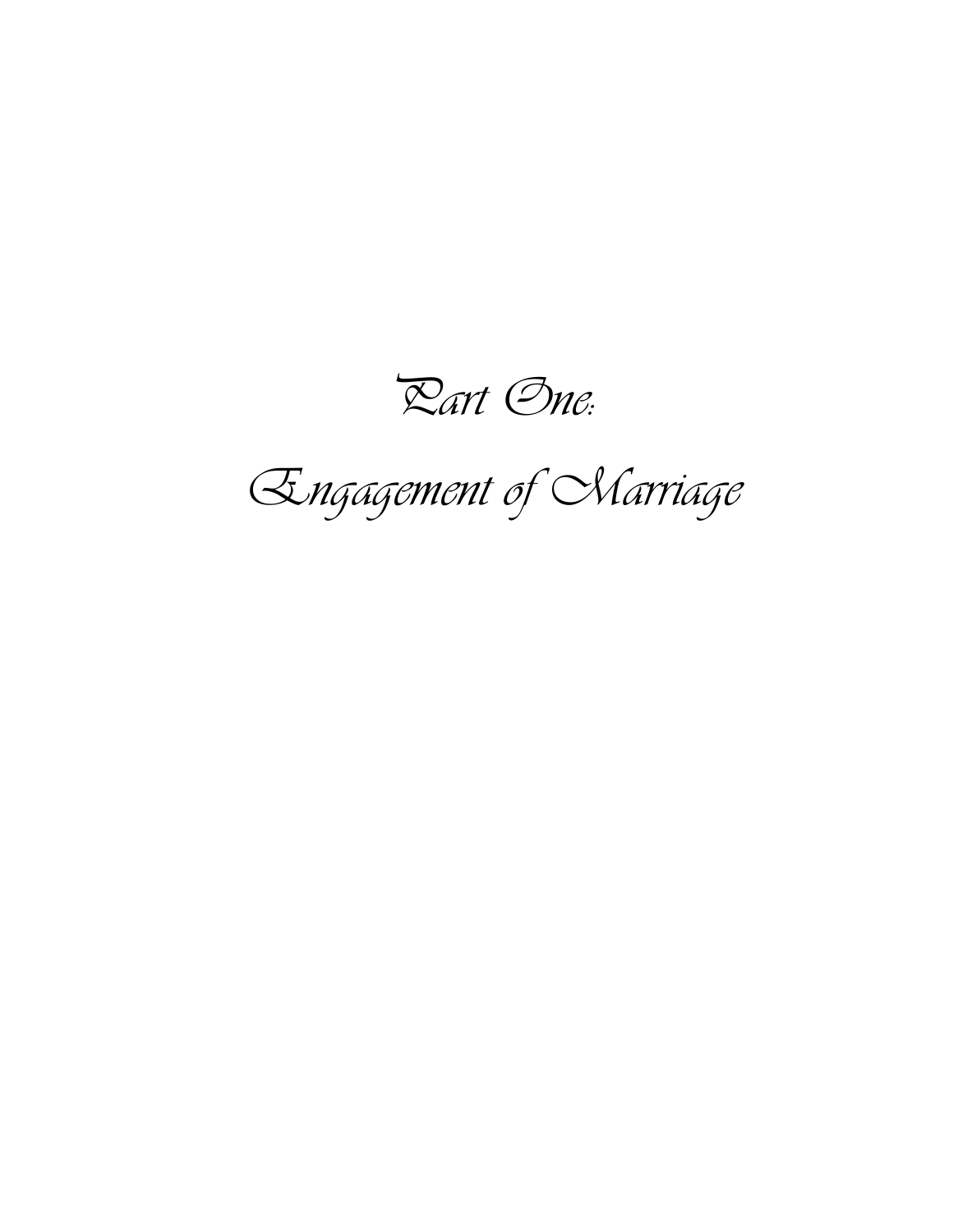Chapter One

*Greenway Court Plantation Colony of Virginia September 1774*

The warm sunshine broke over the horizon of a distant hill as Bronwyn Kerrigan walked down the gentle slope towards the well to fetch a pail of water. She had lived on the plantation of Lord Thomas Fairfax, 6th Baron Fairfax of Cameron, for two years now. When her father in Ireland had passed away, her ma and six brothers moved to Scotland to be with Bronwyn's grandparents, but she was given a different option. Scottish Granny Stewart had made arrangements for her to be an indentured servant for Lord Fairfax in the colonies, in the hope that she could make something better for her life.

Bronwyn had taken the treacherous voyage across the Atlantic Ocean where she endured seasickness, storms, a pirate capture, a near-rape, and a touch of lung fever that left her close to death's door. She had also met a British man, Baldwin Wellington, who stole her heart and literally stole her away from the pirates with outstanding heroic measures. He also nursed her back to health when she was sick, at the risk of developing the infection himself. She'd never imagined herself falling for an Englishman, but now she couldn't imagine life without him.

The two parted upon the ship's arrival to the Colony of Virginia and she feared she would never see Baldwin again. She immediately jumped into her duties with fervor at the plantation, trying to push thoughts of him out of her head. However, life had a different fate for her, as he showed up a month later, emaciated from his own battle with the lung fever but as spirited and handsome as ever. The two had been nearly inseparable since.

Bronwyn's duties on the plantations included cleaning the house, ordering and setting out the table for meals, and assisting the elderly Lord Fairfax outside to sit in the fresh air for half an hour each day around midday, weather permitting. She also assisted the steward and the cook in ordering and keeping books on incoming and outgoing supplies. She kept in her possession a set of keys, which locked away expensive and scarce supplies in cup-boards, closets, and chests. She provided the keys to the servants only as needed. In addition, she made many trips down to the well to fetch water each day.

The first pail of water would be boiled over a fire and used for the cleaning pitchers for the bedchambers of the residents in the main house to include herself, Lord Fairfax, and his nephew, Thomas "Bryan" Martin. Bryan was the house steward and also helped manage the land and estates for the lord.

The second pail of water would be used for the morning cooking and coffee, which was Bronwyn's present mission.

There were other servants and slaves who lived away from the great house in a village of small cabins. One of these was Juba, a tall black man who acted as a butler of the household. Another one was Meriday, a thin black male who helped Juba take care of the household by keeping the fires stoked, lifting heavy items as needed, changing the chamber pots, and caring for the horses. Then there was Sukey, a female African slave who arrived at Greenway Court at the same time as Baldwin. She worked in the tobacco fields, alongside Baldwin.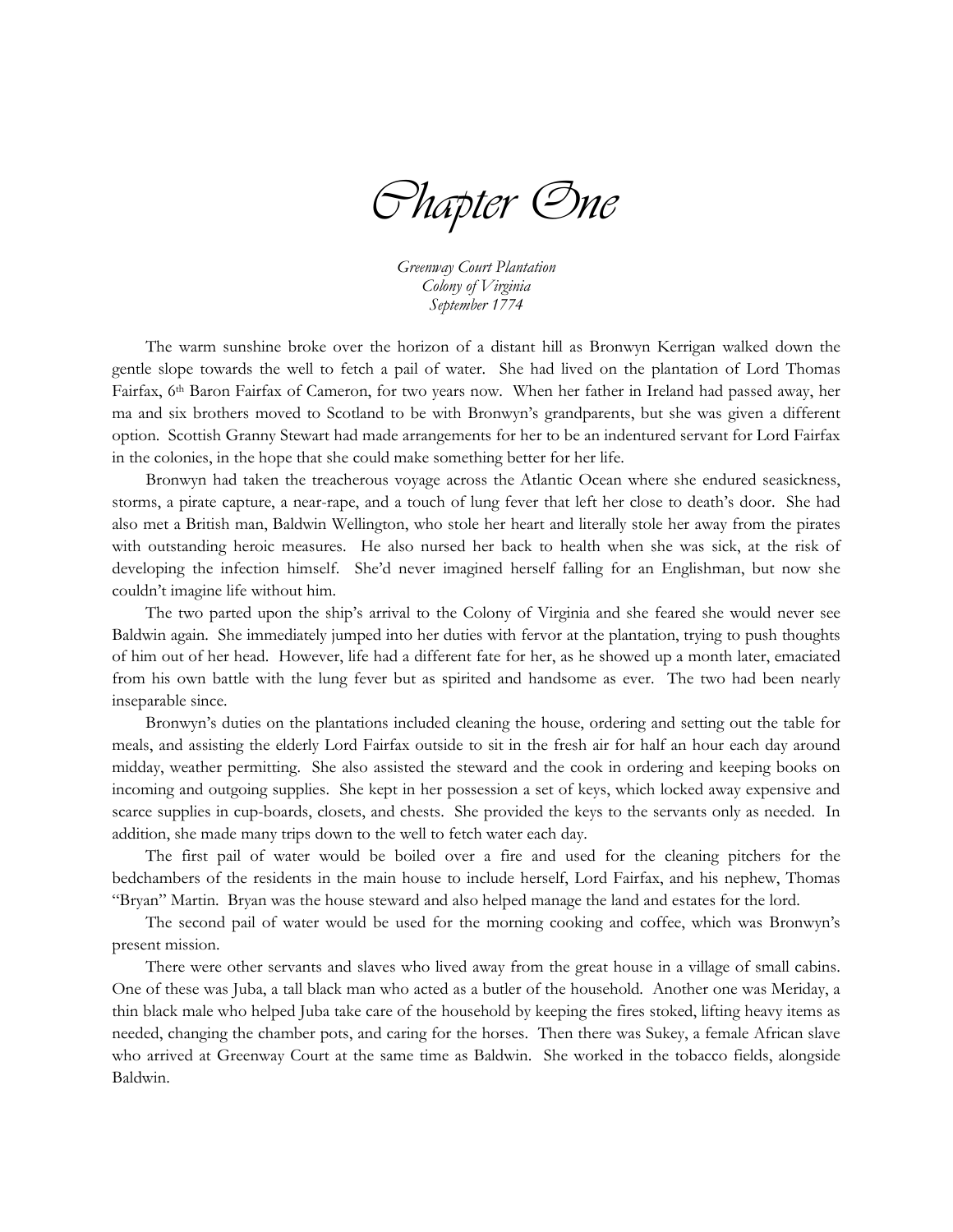Bronwyn heard sheep baaing nearby, which always made her think of her homeland in Ireland. As she neared the well, distracted by the orange hue of the sky, a strong arm grabbed her around her waist and pulled her back against him. She smiled, knowing it was Baldwin. He often met her at the well for flirtations and kisses. He kissed her neck and then turned her quickly around to face him, pulled her in close and kissed her deeply.

"Good morning, love," he whispered.

She reached her arms around his back and hugged him tight. "Aye, good morning to ya, my fine braw Jo," she said, using an affectionate term of endearment learned from her Scottish ma.

"Is this your first pail of water this morning?"

"Nay, 'tis my second. I cannae linger long, as the lord likes his coffee early."

"I only have a moment myself, but I had to come and see you. Did you sleep well, my love?"

"Aye, I did." She looked down at his white linen shirt, thinking about the hard labor in the tobacco fields he would soon have to endure. She smoothed her hand on his chest and looked back up at him. "And you?"

His hand moved on top of hers and he squeezed it. "Not half as well as I would if you shared my bed."

Her eyes widened but then she grinned. "Why, Mister Wellington. Ye are a vile creature to be saying such things to an unmarried lady."

He pulled her hand to his mouth and kissed it. "It wouldn't be vile if we were wed. When are you going to agree to marry me?"

It wasn't the first time he had proposed marriage to her. He had asked for her hand on a warm day in August, a mere two months after his arrival to Greenway, while the two enjoyed a private Sunday picnic by the stream. He had been visibly nervous during the whole picnic.

"What's troubling ye?" she'd asked.

That was when he shifted to sit on one knee with the other leg positioned as though he was about to stand up. He took her hand in his. "Bronwyn, you are a woman of great character and beauty, and I believe you would make a proper wife to me, if you should choose to accept my proposal."

She had gasped. "Are ye asking for my hand in marriage, Baldwin?" she'd asked.

"Aye, I am." He cleared his throat. "I know that I have little to offer you, no inheritance and being but a lowly servant right now, but I promise to love you and keep you safe all the days of my life, if it be God's will that I am able. Would you agree to be my wife?"

"Yes!" Bronwyn had said. She'd jumped over towards him and threw her arms around him, accidentally knocking over a half-drunk bottle of Madeira she had snuck from the kitchen for the picnic. "I would be honored to be your wife."

He'd kissed her senseless, until she felt the dampness of the wine against her bare leg under her petticoats.

"I love you with all my heart and soul, Baldwin, and I will marry you…someday. But it will have to be a long betrothal."

Baldwin had been disappointed, of course, but assured her he was willing to wait for as long as she wanted. Bronwyn knew that marriage meant having relations and then possibly wee bairns, which she was not ready for yet. Especially without the help and advice of her mother, who was all the way in Scotland.

It was also against the rules.

Baldwin's hand caressing her back and roaming down to her arse brought her thoughts back to the present.

She laughed but promptly removed his hand, bringing it around to interlace with hers. "I love you, Baldwin. I'm just not ready to be a ma yet." She had been resisting his charms, his lips, and his roaming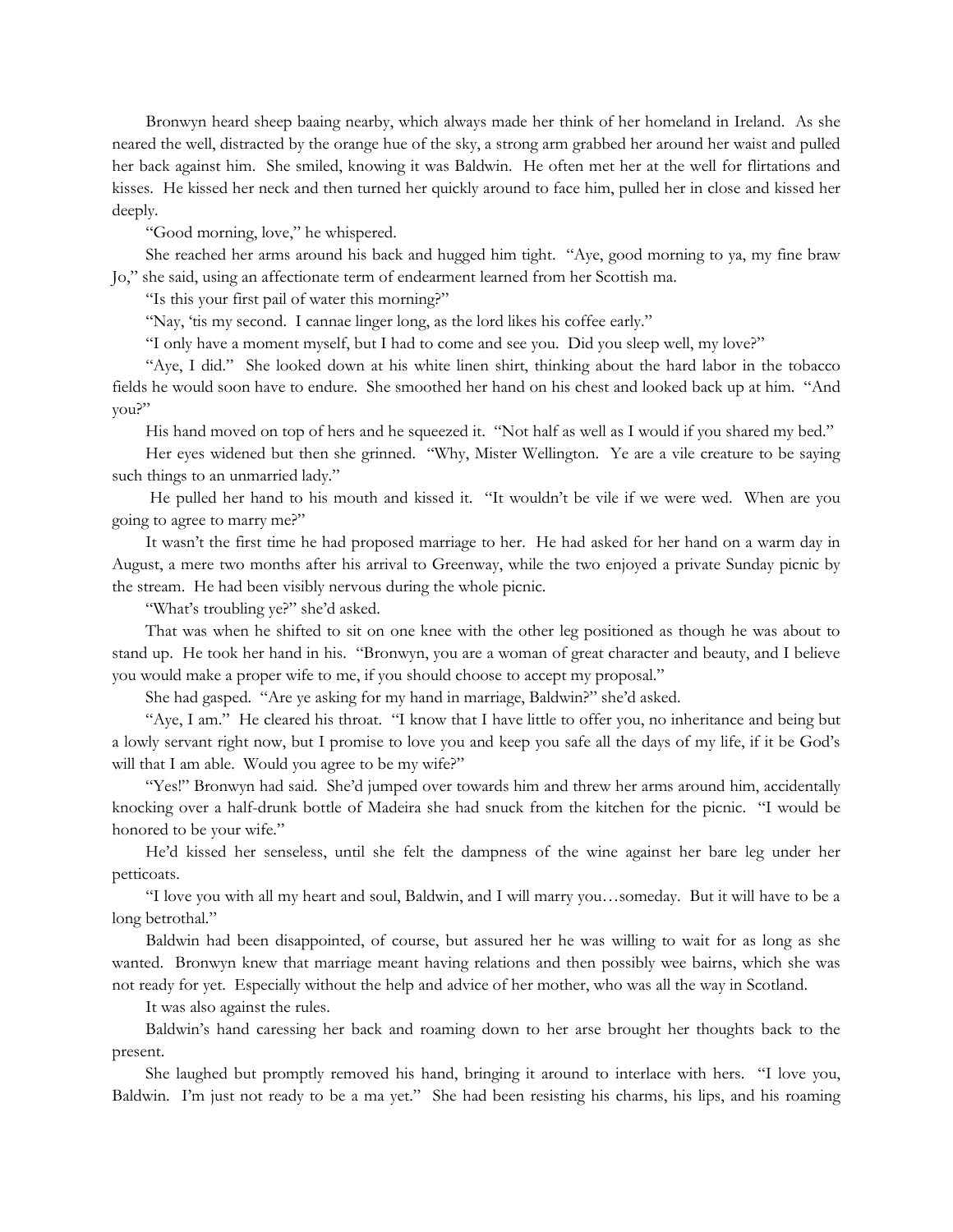hands for two years now and they'd come close to joining their bodies together on more than one occasion, but she remained strong.

Baldwin sighed. "There are methods to prevent that." He raised his eyebrows up and down seductively and pulled her in for another long kiss, squeezing her against his chest.

A male voice interrupted their romantic interlude. "Miss Bronwyn, are you down here?"

It was Bryan Martin, the lord's nephew.

Bronwyn and Baldwin quickly parted. "Aye, sir?" Bronwyn said to Bryan.

Bryan appeared around a tall boxwood bush.

"Mister Baldwin, carry on with your duties, please."

"Aye, sir," Baldwin said, winking at Bronwyn before walking away towards the tobacco fields.

"As for you, Miss Bronwyn, come with me." She followed him up the slope, picking up her bucket of water on the way. He continued, "We have an important gentleman expected today, an old friend of the family. I would like you to serve him. Moira has prepared a number of fine sweets and meats to serve with coffee."

"Yes, Sir Bryan," she said. She'd given him this nickname when she first arrived at the plantation. It made him smile and chuckle the first time she'd called him that, so she continued it. She was all about making her employers happy. Within reason, of course.

He grinned at her. "Very good, Miss Bronwyn. Keep your ears about for his arrival."

"Aye, I will." She headed towards the kitchen house.

Moira Fitzsimmons was a widow from Bronwyn's homeland of County Meath in Ireland who sailed on the same ship to the colonies. Her husband Riley had been shot dead by a pirate, Bloody Mary, leaving Moira, her two girls, and Riley's mother to fare on their own. They had previously arranged to work for the Carter family in Virginia on a sheep farm, but upon their arrival to that plantation, they were sorrowfully turned away because of Riley not being with them. They needed a strong abled person for the job and didn't want to hire a woman to do it. Moira remembered the name of Greenway Court as being where Bronwyn was going, and so they made their way immediately to Lord Fairfax's plantation, pleading with Bryan for a position and shelter for her family. With some praise and persuasion from Bronwyn, Bryan agreed to give Moira the position of cook, as their last cook had recently run off with one of the field servants upon his release from indentureship. This was the servant Baldwin had been hired to replace.

Moira, her girls Kayleigh and Teagan, and her husband's mother Nora shared two rooms above the kitchen. Nora looked after the girls and tutored them in the afternoons while Moira prepared meals. Moira also helped tend the sheep and gave advice on their nurture and care occasionally since she and Riley had owned their own sheep farm back in Ireland.

The gentleman arrived by carriage at 10 o'clock sharp that morning. His name was Colonel George Washington. He had been an important figure in the French and Indian War, and Bryan recited all of his past achievements to Bronwyn as the carriage pulled up.

"Colonel Washington is also an old family friend," Bryan told her. "He was very good friends with our cousin, George William Fairfax, who married a woman named Sally that George had been sweet on," he whispered.

The tall, distinguished Colonel Washington bent low to exit the carriage, dressed in military regalia. He walked over to greet Bryan warmly, bowing low before him and taking his tricorn hat off while doing so. Bryan bowed in return, patted him on the back, and walked with him into the house. The colonel acknowledged each servant with a slight bow as he passed them, to include Bronwyn.

A black man also came out of the carriage and began unloading the colonel's trunks. Juba walked over to help him.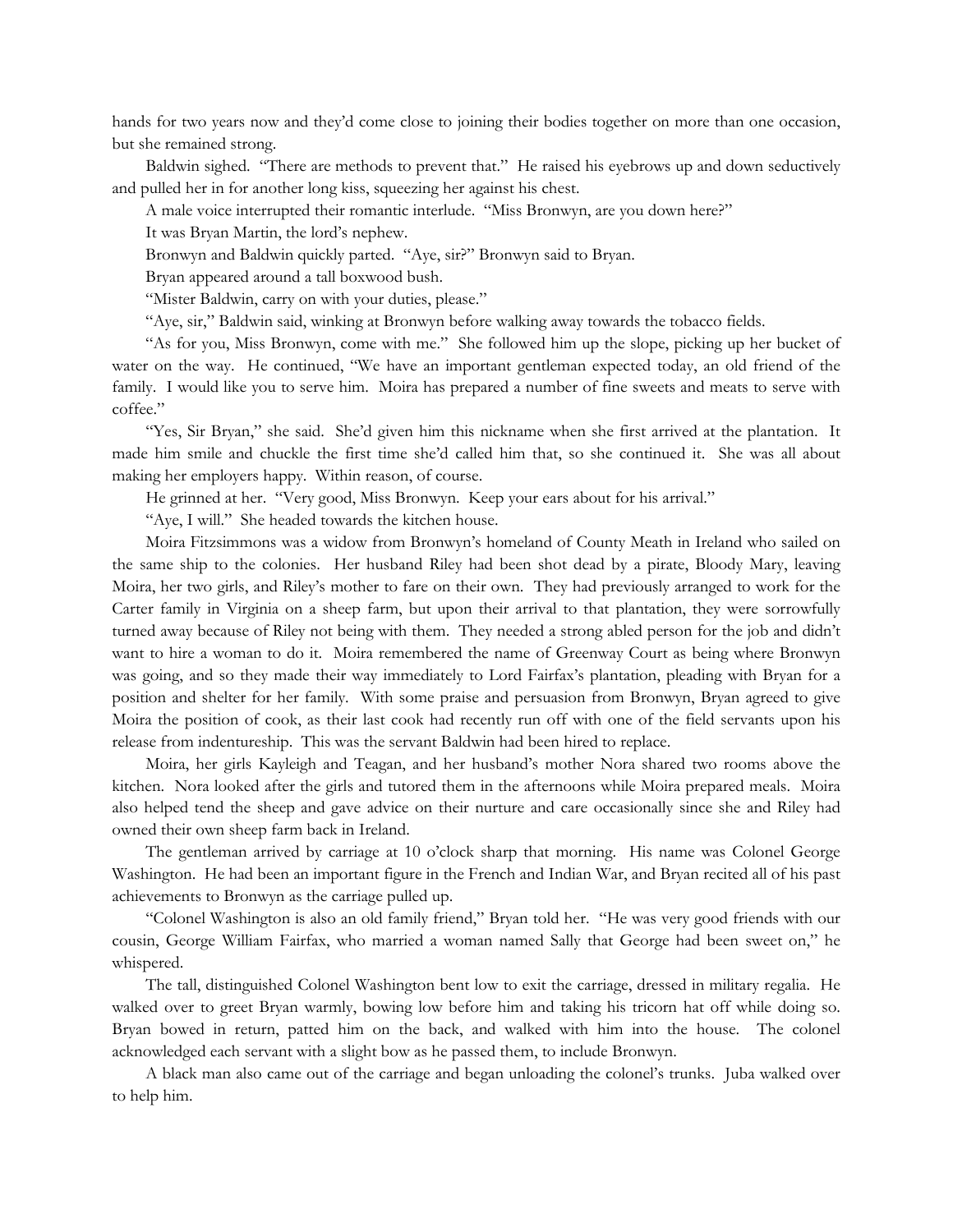Bronwyn hurried in the house to serve the coffee for Colonel Washington, Sir Bryan, and Lord Thomas Fairfax. Lord Thomas had been seated in the parlor and he stood up with the aid of a cane when the colonel entered the room. The two greeted in handshakes and then sat down on plush chairs and sofas while Bronwyn poured the coffee. Lord Thomas wore his fashionable clothes from England rather than his favored frontiersman clothing, no doubt in honor of the colonel's visit.

"George, meet Miss Bronwyn Kerrigan, our housemaid. She hails from Ireland with a Scottish mother," Bryan said.

The colonel stood and bowed to Bronwyn, causing her to blush. "Pleasure to make your acquaintance, Miss Kerrigan."

Bronwyn bowed politely in return and then excused herself from the room. She walked across the oyster shell path to the kitchen house to retrieve a tray of sweet breads, hard cheeses, and cured meats from Moira. She carefully carried the heavy-laden tray back to the gentlemen.

Upon her return to the parlor, Colonel Washington was speaking about furniture. "After George and Sally moved to England last year, I have finalized the sale of all the furniture. I myself purchased several fine pieces for Mount Vernon, which is timely in that construction has begun on its expansion. I will always look upon Belvoir and its inhabitants with fondness, some of my happiest moments."

"Ah, yes. Belvoir will never be the same as it once was," Lord Thomas remarked.

Bronwyn stood over near the door in case her services were further needed, as instructed by Bryan before the colonel arrived.

"You have done well for yourself, George," Lord Fairfax continued. "What are your latest accomplishments?"

"I was in Williamsburg a fortnight ago for the first Virginia convention and was chosen to be one of seven delegates to attend the Continental Congress in Philadelphia in October. I am on my way there now and wanted to visit you and Bryan first."

"What is it that you hope to accomplish there?" Bryan asked.

George took a sip of coffee. "As I have written to George William, the taxes made on Americans by the mother country has reached a concerning level. Your cousin, Bryan Fairfax, has written to me urging to make more petitions to Britain, but I feel our efforts have been met with deaf ears. The harsh treatment in Massachusetts will surely be a small facet of restrictions made over the whole of the Colonies." He was obviously referring to the Intolerable Acts, as the colonists called it; stiff punishment as a result of the Boston Tea Party. The colony was put under military rule and the port in Boston closed.

"What can be done about it?" Bryan Martin asked.

"We need to develop a continental-wide importation agreement."

"Surely this cannot be met with success? What if they send more regiments over here to enforce their restrictions?" Bryan asked.

"Let them. The time to sit on our hands has passed. If needs be, we should be ready to take action."

"You mean fight them?" Bryan asked. His face showed eagerness and a tinge of excitement.

"If we must," the colonel said.

"Gentlemen, let us not speak of such things. I dare not hope that my new country should be in such great conflict with the mother country," Lord Fairfax said.

Bronwyn started feeling flush to the point of perspiring under her shift. The warm air in the house seemed to have reached the point of stifling. She decided to open the doors and hoped that maybe the conversation in the room would lighten with her distraction.

She opened the carriage front door first and then walked straight down the hall to open the opposite door, creating a breezeway. Warm moist air made its way into the house, moving Bronwyn's skirts in its